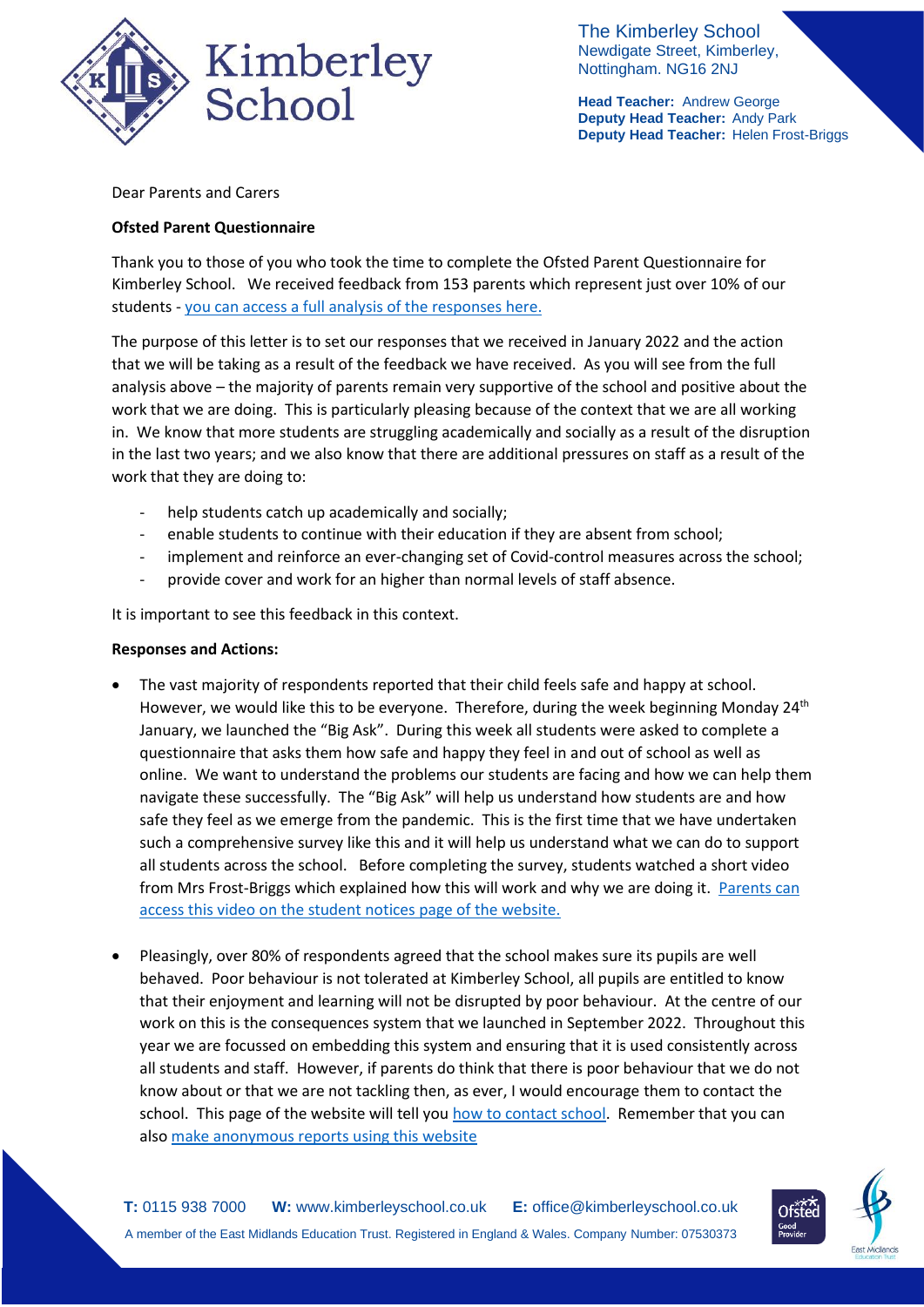- Surprisingly only two-thirds of respondents feel that we make them aware of what their child will learn throughout the year. We have published a huge amount of information on our website about what students will learn:
	- [information on what students in Years 7 to 11 will study in each subject area](https://www.kimberleyschool.co.uk/curriculum-overview)
	- [information on what students in Years 7 to 11 will study in their Personal Development](https://www.kimberleyschool.co.uk/personaldevelopment)  [lessons](https://www.kimberleyschool.co.uk/personaldevelopment)
	- [information on what students will study in each Sixth Form course and within their Personal](https://www.kimberleyschool.co.uk/sixth-form-courses)  [Development lessons.](https://www.kimberleyschool.co.uk/sixth-form-courses)

If, after reading this, parents do still not feel that they have the information they want about what their child will learn then please do contact the main reception who will ensure your query is directed to someone who can help you.

- The vast majority of respondents report that either their child hasn't been bullied or, if they have, then it has been dealt with quickly. Any form of bullying is unacceptable at Kimberley School. Parents can read about our approach [here](https://www.kimberleyschool.co.uk/anti-bullying) and can report concerns using thes[e contact](https://www.kimberleyschool.co.uk/contact)  [details](https://www.kimberleyschool.co.uk/contact) or [anonymously using this link.](https://kimberley.thesharpsystem.com/) This year we will be further enhancing our award by training students as Anti-Bullying Ambassadors as part of The Diana Award.
- 84% of respondents report that they have either not raised concerns with the school or that their concerns have been dealt with properly. It is disappointing to hear that 16% of respondents still do not agree that their concerns have been dealt with properly. We do publish on the "contact us" page of our website the routes through which you can get in touch with the school; the "policies page" of our website includes a complaints policy which parents can use if they do not feel that the school has addressed their concerns.
- Just over one-third of the respondents whose children have Special Educational Need or Disability reported that they feel that we do not give them the support they need. Meeting the needs of these most vulnerable students is a challenge for schools nationally at the moment, largely as a result of the reductions in funding and external services we have seen since 2010. At the start of this year we made our work with SEND students a school priority:
	- a) We have improved the information and training we give to teachers to help them understand the adjustments that they can make for SEND students.
	- b) Subjects across the school are adjusting their curriculum planning so that they are clear on the knowledge and skills that SEND students with Low Prior Attainment need to be taught
	- c) We have significantly improved the Learning Support physical environment

This work started in September 2021 and I am confident that it will drive improvements in the support that SEND students receive. Parents should also be aware that we are currently reviewing our SEND leadership structures and we hope to have in place a new structure from September 2022 that will continue to drive improvements in the support we offer.

• Pleasingly, 91% of respondents agreed that we have high expectations for their child. Only 14% disagreed that their child does well at this school. 91% felt that we let them know how their child is doing. Only 4% of respondents do not feel that there is a good range of subjects